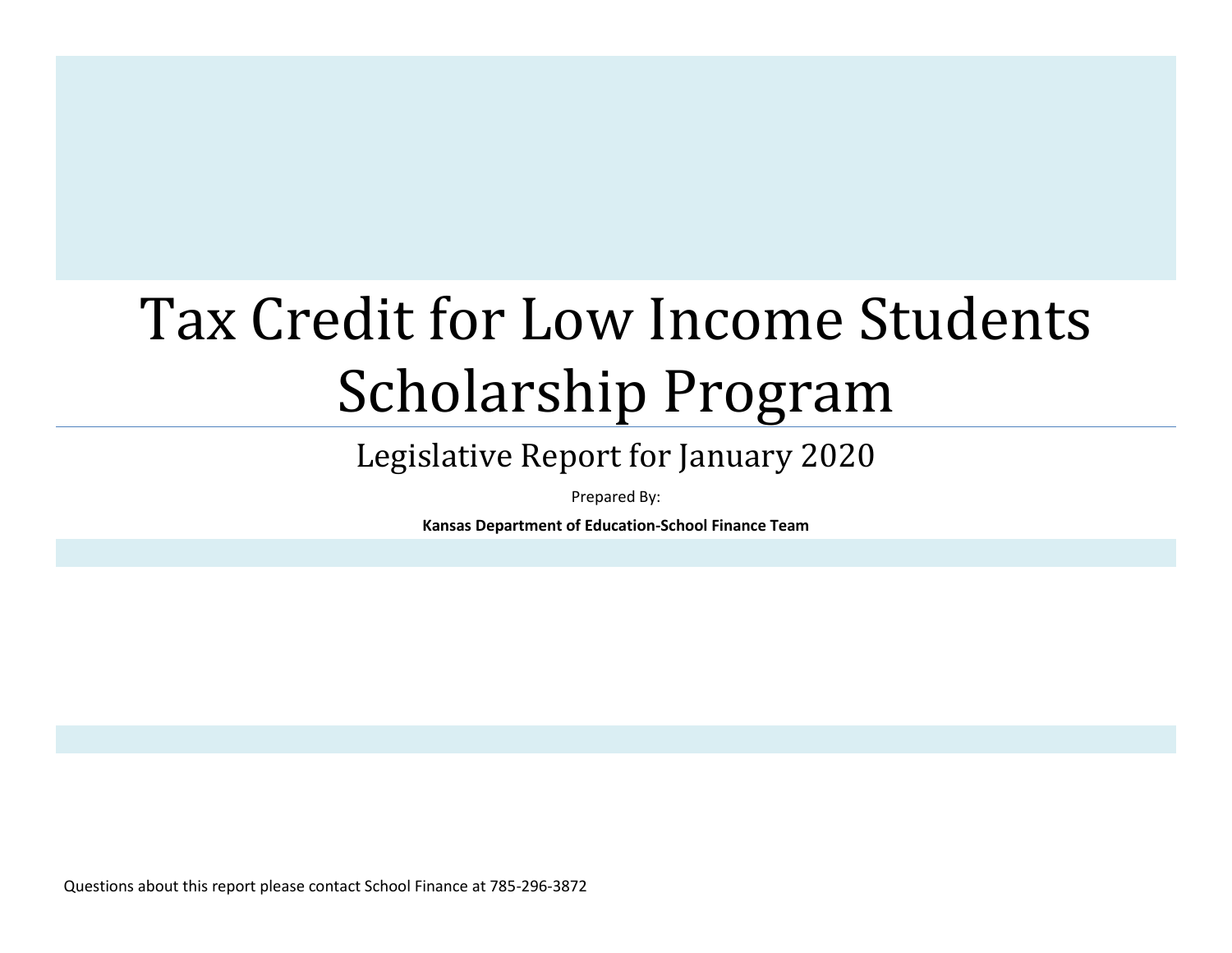# **Tax Credit for Low Income Students Scholarship Program**

### **KSDE Legislative Program Report for January 2020**

**Data as of January 7, 2020**

#### **Scholarship Granting Organizations Certified for 2020**

| <b>SGO Name</b>                           | <b>Address</b>                | <b>City</b> | <b>State</b>  | <b>Zip Code</b> |
|-------------------------------------------|-------------------------------|-------------|---------------|-----------------|
| ACE Scholarships SGO, Kansas LLC          | 1201 E. Colfax Ave, Suite 302 | Denver      | <sub>co</sub> | 80218           |
| Catholic Diocese of Salina Education Fund | 103 N. 9th Street             | Salina      | KS            | 67401           |
| <b>Catholic Education Foundation</b>      | 12615 Parallel Parkway        | Kansas City | <b>KS</b>     | 66109           |
| Christian Faith Centre, Inc.              | 1130 South Broadway           | Wichita     | KS            | 67211           |
| Community First, Inc.                     | PO Box 3882                   | Topeka      | <b>KS</b>     | 66604           |
| The Independent School                    | 8317 E. Douglas               | Wichita     | KS            | 67207           |
| Renewanation                              | PO Box 12366                  | Roanoke     | <b>VA</b>     | 24025           |
| <b>Support for Catholic Schools</b>       | 424 N. Broadway               | Wichita     | KS            | 67202           |
| Topeka Lutheran School Foundation, Inc.   | 701 SW Roosevelt Street       | Topeka      | <b>KS</b>     | 66606           |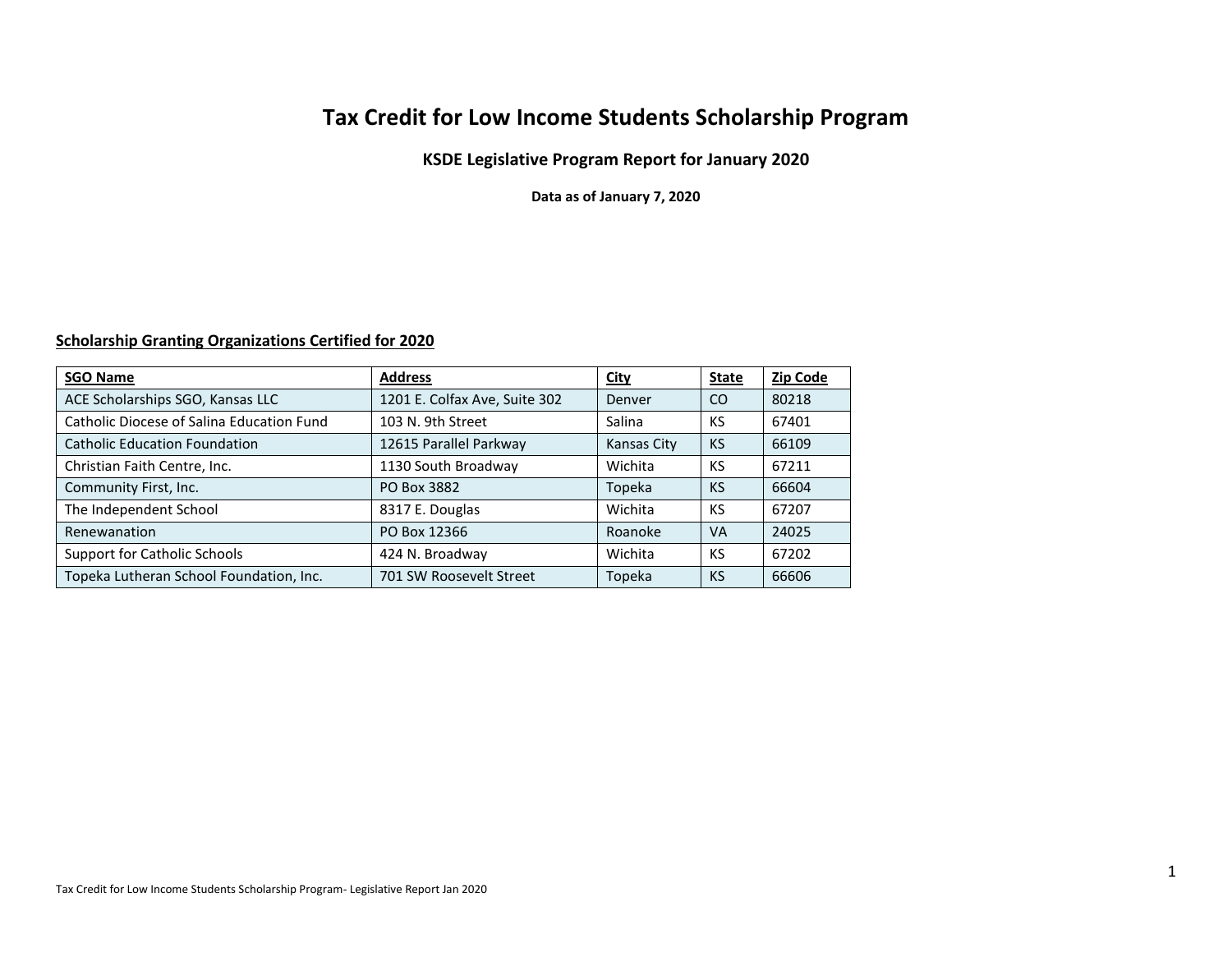#### **Eligible Students Verified for the Tax Credit for Low Income Students Scholarship Program**

There have been 1,254 eligibility forms submitted to KSDE. KSDE has determined 798 students to be eligible for a scholarship since the start of the program on January 1, 2015. The SGO breakout for the 798 eligible students is below.



2

# **ELIGIBLE STUDENT NUMBERS & PRECENTAGES**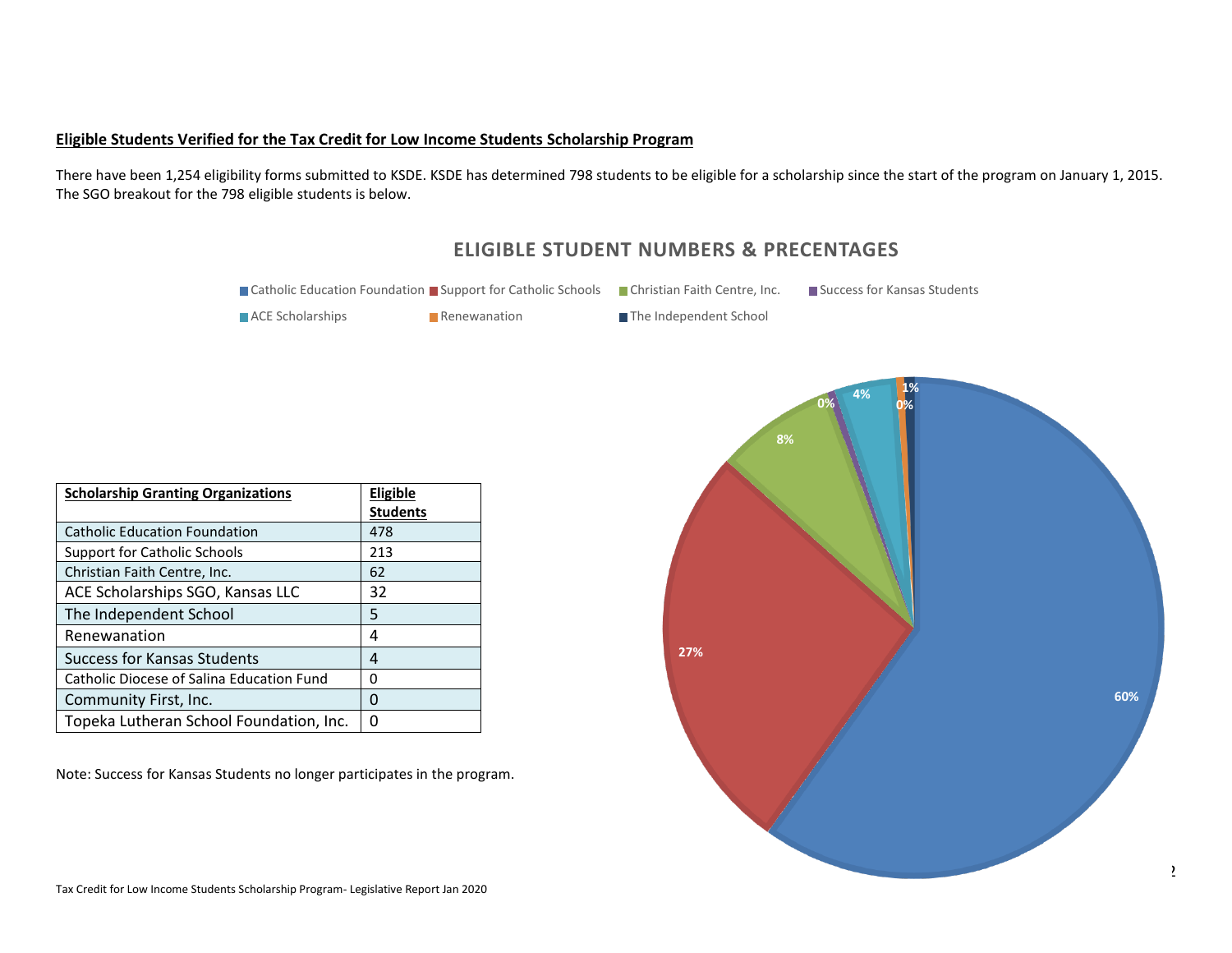#### **The 798 eligible students are from thirteen public school districts in Kansas:**

- 375 students from USD 500 Kansas City district
- 271 students from USD 259 Wichita district
- 97 students from USD 501 Topeka district
- 14 students from USD 443 Dodge City district
- 11 students from USD 453 Leavenworth district
- 11 students from USD 308 Hutchinson district
- 5 students from USD 290 Ottawa district
- 5 students from USD 303 Ness City district
- 4 students from USD 428 Great Bend district
- 2 students from USD 250 Pittsburg district
- 1 student from USD 312 Haven district
- 1 student from USD 233 Olathe district
- 1 student from USD 457 Garden City district

| <b>School Year</b>                                                                                                                                                                                                                     | <b>Eligible Students</b> |
|----------------------------------------------------------------------------------------------------------------------------------------------------------------------------------------------------------------------------------------|--------------------------|
| 2014-2015                                                                                                                                                                                                                              |                          |
| 2015-2016                                                                                                                                                                                                                              | 143                      |
| 2016-2017                                                                                                                                                                                                                              | 209                      |
| 2017-2018                                                                                                                                                                                                                              | 131                      |
| 2018-2019                                                                                                                                                                                                                              | 113                      |
| 2019-2020                                                                                                                                                                                                                              | 195                      |
| $\sim$ . The second contract of the second contract of the second contract of the second contract of the second contract of the second contract of the second contract of the second contract of the second contract of the sec<br>- - | . .<br>$\sim$ $\sim$     |

Please note that the eligible student numbers were increased by one for the 2015-2016 and decreased by one for the 2016-2017 due to one student who moved from one SGO to another. 7 eligible students were removed from the 2018-2019 eligible student count reported last year due to these students having already been counted in the first year in which they applied for the program and were just moving from one SGO to another in the 2018-2019 school year. The 2019-2020 eligible student numbers are final at the end of the school year.



*District map and boundaries courtesy of Kansas Legislative Research Dept. June 25, 2012*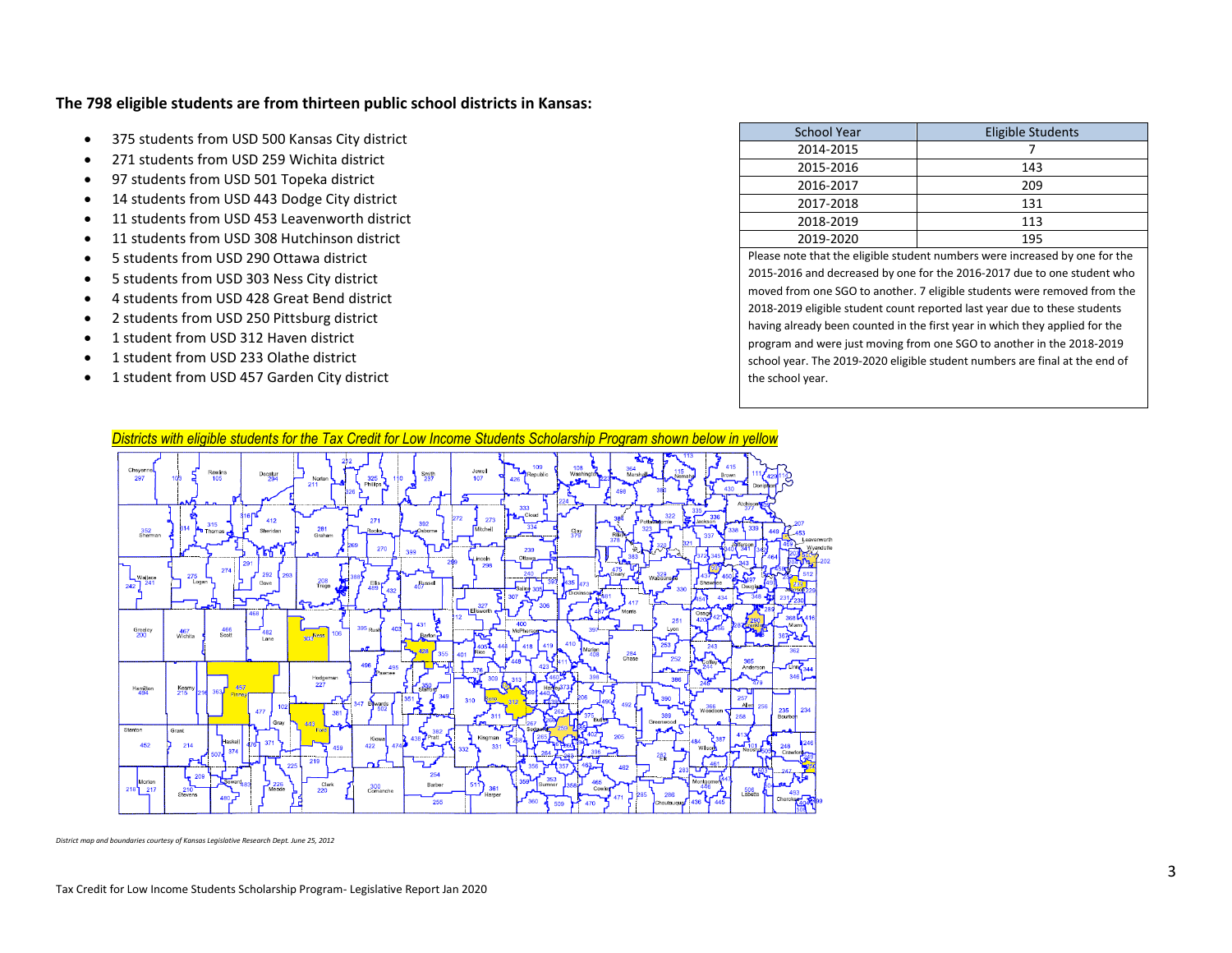#### **Scholarships Awarded**

For the 2019-2020 school year, there were 504 students awarded scholarships totaling **\$2,337,565.22\*** Since the beginning of the program, **1,496** student scholarships were awarded totaling **\$5,990,537.76**

\**Please note that not all scholarships have been finalized for the 2019-2020 school year.*

|                                        | 2014-2015          | 2015-2016          | 2016-2017          | 2017-2018          | 2018-2019          | 2019-2020           | <b>TOTAL</b>   |
|----------------------------------------|--------------------|--------------------|--------------------|--------------------|--------------------|---------------------|----------------|
|                                        | <b>SCHOOL YEAR</b> | <b>SCHOOL YEAR</b> | <b>SCHOOL YEAR</b> | <b>SCHOOL YEAR</b> | <b>SCHOOL YEAR</b> | <b>SCHOOL YEAR*</b> |                |
| NUMBER OF                              | 0                  | 109                | 204                | 307                | 372                | 504                 | 1,496          |
| <b>STUDENTS</b>                        |                    |                    |                    |                    |                    |                     |                |
| AWARDED                                |                    |                    |                    |                    |                    |                     |                |
| <b>SCHOLARSHIPS</b>                    |                    |                    |                    |                    |                    |                     |                |
| TOTAL AMOUNT OF<br><b>SCHOLARSHIPS</b> | \$0                | 270,653.50         | \$687,254.00       | \$1,195,461.62     | \$1,499,603.42     | \$2,337,565.22      | \$5,990,537.76 |



\*2019-2020 Scholarship Numbers and Amounts Are Not Final Due To Pending Second Semester Scholarships.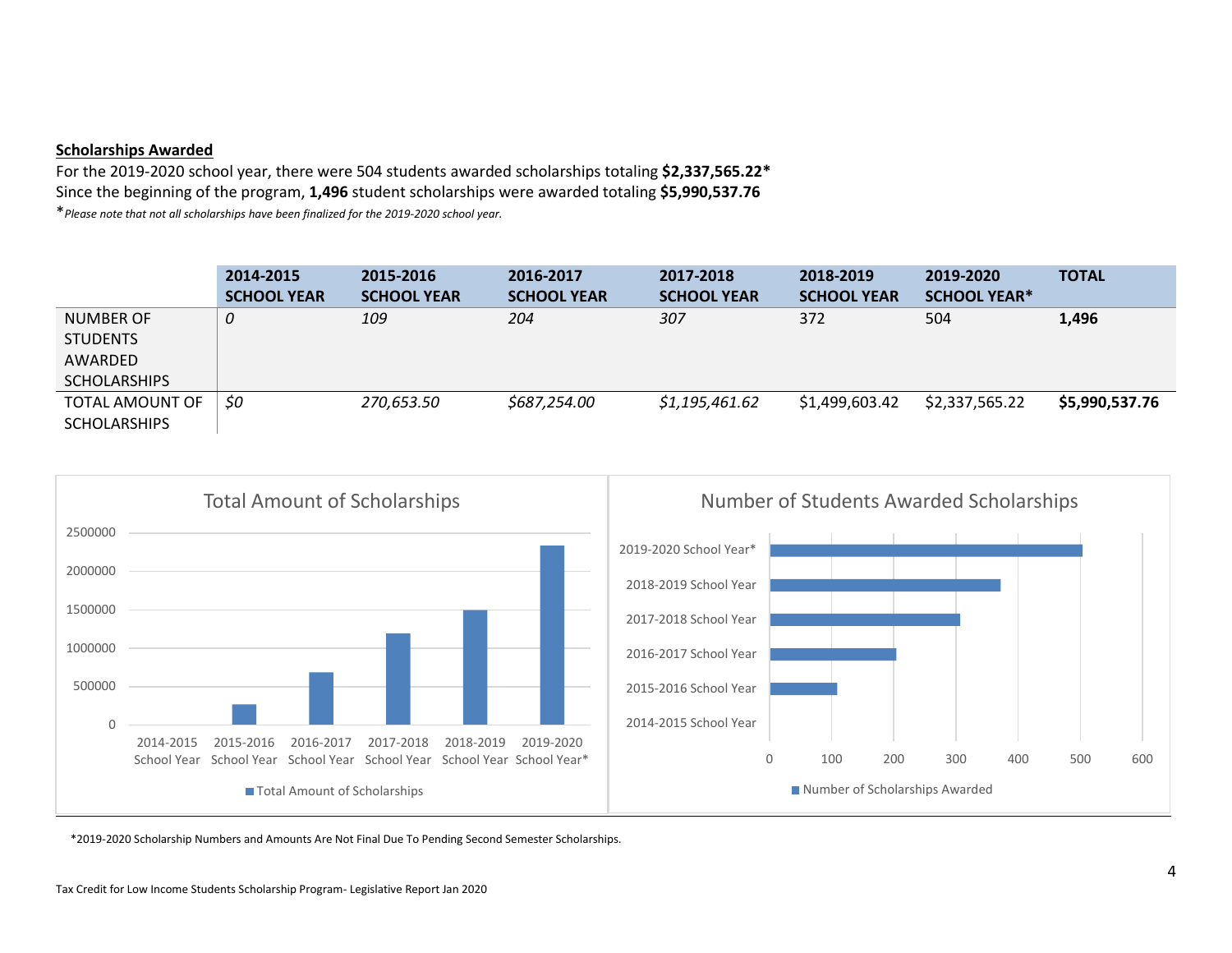#### **Contributions and Tax Credits**

In the 2019 tax year, there were **\$2,524,488** in contributions and **\$1,767,141.60** in tax credits reported. Since the beginning of the program, there have been **\$11,725,635.00** in total contributions received and **\$8,207,944.50** in tax credits.

*Contributions and tax credits data provided by Kansas Dept. of Revenue.* 

|                      | <b>2015 TAX YEAR</b> | <b>2016 TAX YEAR</b> | <b>2017 TAX YEAR</b> | <b>2018 TAX YEAR</b> | <b>2019 TAX YEAR</b> | <b>TOTAL</b>    |
|----------------------|----------------------|----------------------|----------------------|----------------------|----------------------|-----------------|
| TOTAL AMOUNT OF      | \$776,000.00         | \$865,000.00         | \$4,159,881.00       | \$3,400,266.00       | \$2,524,488.00       | \$11,725,635.00 |
| <b>CONTRIBUTIONS</b> |                      |                      |                      |                      |                      |                 |
| TOTAL AMOUNT OF      | \$543,200.00         | \$605,500.00         | \$2.911.916.70       | \$2,380,186.20       | \$1.767.141.60       | \$8,207,944.50  |
| TAX CREDITS          |                      |                      |                      |                      |                      |                 |

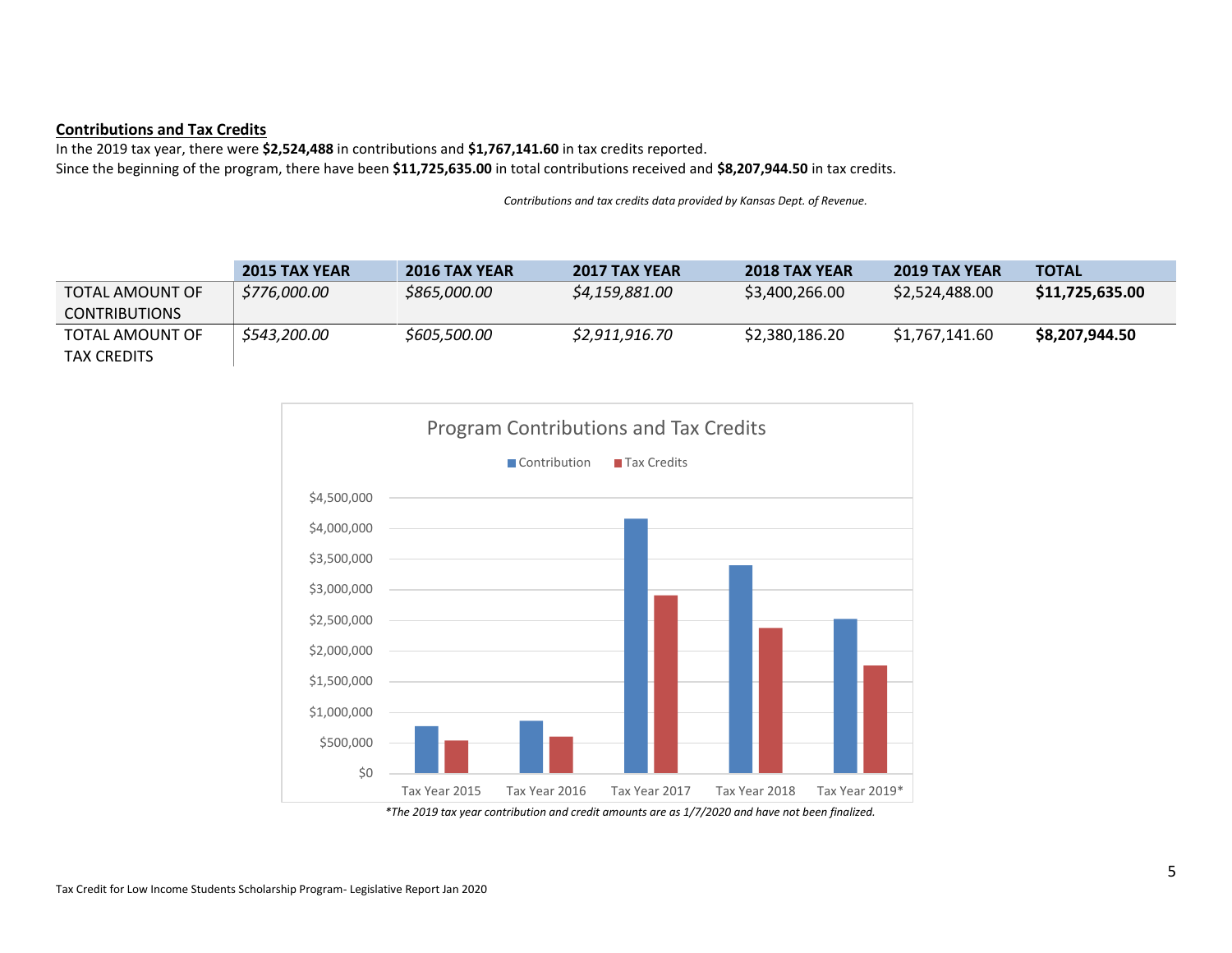# *Qualified Private Schools Request for Participation Received*

|              | <b>Name</b>                                   | <b>City</b>          |                | <b>Name</b>                        | <b>City</b>           |
|--------------|-----------------------------------------------|----------------------|----------------|------------------------------------|-----------------------|
| $\mathbf{1}$ | St. Andrew Elementary                         | Abilene              | $\overline{2}$ | Sacred Heart Catholic School       | Arkansas City         |
| 3            | Maur Hill-Mount Academy                       | Atchison             | 4              | <b>St Benedict Catholic School</b> | Atchison              |
| 5            | St. James Catholic School                     | Augusta              | 6              | St John High                       | Beloit                |
| 7            | St. John Elementary                           | Beloit               | 8              | Holy Rosary-Wea Catholic School    | <b>Bucyrus</b>        |
| 9            | St. Patrick Catholic School                   | Chanute              | 10             | Holy Name Catholic School          | Coffeyville           |
| 11           | Sacred Heart Elementary                       | Colby                | 12             | St. Joseph Catholic School         | <b>Conway Springs</b> |
| 13           | St. Mary Parish Catholic School               | Derby                | 14             | Sacred Heart Cathedral             | Dodge City            |
| 15           | St. Joseph Elementary                         | Ellinwood            | 16             | St Mary Elementary                 | <b>Ellis</b>          |
| 17           | Sacred Heart School                           | Emporia              | 18             | St. Mary Catholic School           | Fort Scott            |
| 19           | <b>St Mary Elementary</b>                     | Garden City          | 20             | St. Dominic Elementary             | Garden City           |
| 21           | St Rose Philippine Duchesne Catholic School   | Garnett              | 22             | Holy Spirit Catholic School        | Goddard               |
| 23           | Holy Family Catholic School                   | Great Bend           | 24             | St John Elementary                 | Hanover               |
| 25           | Thomas More Prep-Marian                       | Hays                 | 26             | Holy Family Elementary             | Hays                  |
| 27           | St. Cecilia Catholic School                   | Haysville            | 28             | Central Christian School           | Hutchinson            |
| 29           | Holy Cross Catholic School                    | Hutchinson           | 30             | Trinity Catholic High School       | Hutchinson            |
| 31           | St. Andrew Catholic School                    | Independence         | 32             | St. Xavier Catholic Schools        | Junction City         |
| 33           | <b>Bishop Ward High School</b>                | <b>Kansas City</b>   | 34             | Christ the King School             | Kansas City           |
| 35           | Holy Name School                              | Kansas City          | 36             | Our Lady Of Unity                  | Kansas City           |
| 37           | Resurrection Catholic School at the Cathedral | Kansas City          | 38             | <b>St Patrick</b>                  | Kansas City           |
| 39           | St. Patrick Catholic School                   | Kingman              | 40             | Corpus Christi Catholic School     | Lawrence              |
| 41           | St John Catholic School                       | Lawrence             | 42             | Xavier Catholic School             | Leavenworth           |
| 43           | Cure' of Ars Catholic School                  | Leawood              | 44             | <b>Nativity Parish School</b>      | Leawood               |
| 45           | St Michael the Archangel Catholic School      | Leawood              | 46             | Holy Trinity Catholic School       | Lenexa                |
| 47           | St James Academy                              | Lenexa               | 48             | <b>Manhattan Catholic Schools</b>  | Manhattan             |
| 49           | St Gregory Catholic School                    | Marysville           | 50             | St. Joseph Catholic School         | McPherson             |
| 51           | St. Joseph Catholic School                    | Mount Hope           | 52             | Sacred Heart Elementary            | <b>Ness City</b>      |
| 53           | St. Mary Catholic School                      | Newton               | 54             | St. Joseph Grade Elementary        | Oakley                |
| 55           | Prince of Peace Catholic School               | Olathe               | 56             | <b>St Paul Catholic School</b>     | Olathe                |
| 57           | Calvary Baptist Academy                       | Ottawa               | 58             | Sacred Heart Catholic Grade School | Ottawa                |
| 59           | <b>Ascension Catholic School</b>              | <b>Overland Park</b> | 60             | <b>Holy Cross Catholic School</b>  | <b>Overland Park</b>  |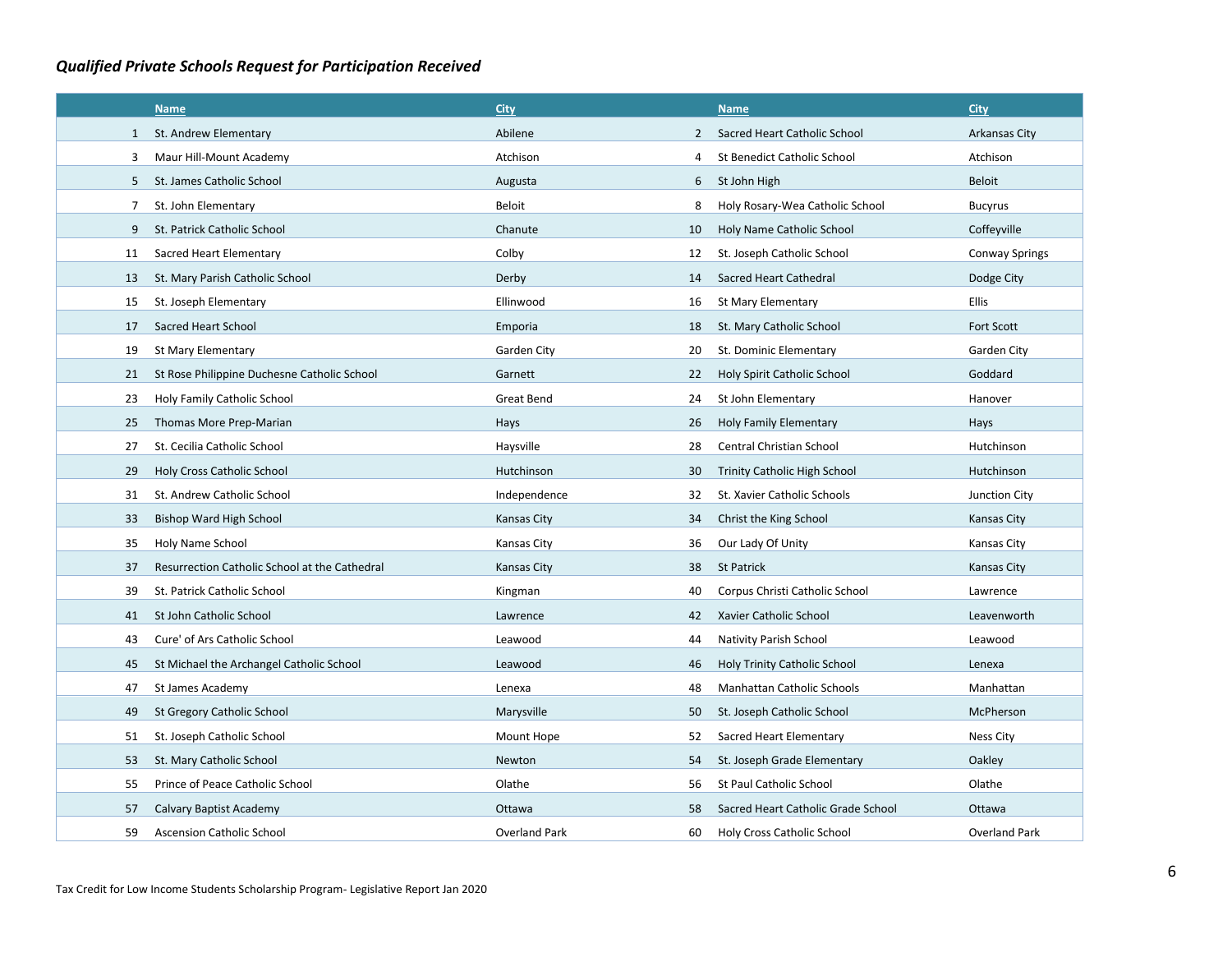| 61  | Holy Spirit Catholic School             | <b>Overland Park</b> | 62  | John Paul II Catholic School             | <b>Overland Park</b> |
|-----|-----------------------------------------|----------------------|-----|------------------------------------------|----------------------|
| 63  | <b>Overland Christian School</b>        | <b>Overland Park</b> | 64  | Saint Thomas Aquinas High School         | Overland Park        |
| 65  | <b>Holy Trinity Catholic School</b>     | Paola                | 66  | St. Patrick Catholic School              | Parsons              |
| 67  | St. Mary's Colgan High School           | Pittsburg            | 68  | St. Mary's Elementary School             | Pittsburg            |
| 69  | Sacred Heart Elementary                 | Plainville           | 70  | St Ann Catholic School                   | Prairie Village      |
| 71  | Bishop Miege High School                | <b>Roeland Park</b>  | 72  | St Agnes Catholic School                 | Roeland Park         |
| 73  | Sacred Heart Jr/Sr High School          | Salina               | 74  | St. Mary Elementary                      | Salina               |
| 75  | Sts. Peter and Paul School              | Seneca               | 76  | Good Shepard School                      | Shawnee              |
| 77  | Maranatha Christian Academy             | Shawnee              | 78  | Sacred Heart Catholic School in Shawnee  | Shawnee              |
| 79  | St Joseph Catholic School               | Shawnee              | 80  | Tipton Catholic High School              | Tipton               |
| 81  | Cair Paravel Latin School               | Topeka               | 82  | Christ the King School                   | Topeka               |
| 83  | Hayden Catholic High School             | Topeka               | 84  | Heritage Christian School                | Topeka               |
| 85  | Holy Family Catholic School             | Topeka               | 86  | Hope Academy of Leaders                  | Topeka               |
| 87  | <b>International Academy</b>            | Topeka               | 88  | Mater Dei Catholic School                | Topeka               |
| 89  | Most Pure Heart of Mary Catholic School | Topeka               | 90  | <b>St Matthew Catholic School</b>        | Topeka               |
| 91  | Topeka Collegiate School                | Topeka               | 92  | Topeka Lutheran School                   | Topeka               |
| 93  | Bishop Carroll Catholic High School     | Wichita              | 94  | All Saints Catholic School               | Wichita              |
| 95  | Central Christian Academy               | Wichita              | 96  | <b>Blessed Sacrament Catholic School</b> | Wichita              |
| 97  |                                         | Wichita              |     |                                          |                      |
|     | Holy Savior Catholic School             |                      | 98  | Christ the King Catholic School          | Wichita              |
| 99  | Magdalen Catholic School                | Wichita              | 100 | Kapaun Mt. Carmel Catholic High School   | Wichita              |
| 101 | Northfield School of the Liberal        | Wichita              | 102 | McAdams Academy                          | Wichita              |
| 103 | St Elizabeth Ann Seton Catholic School  | Wichita              | 104 | <b>Resurrection Catholic School</b>      | Wichita              |
| 105 | St. Catherine of Siena Catholic School  | Wichita              | 106 | St. Anne Catholic School                 | Wichita              |
| 107 | St. Joseph Catholic School              | Wichita              | 108 | St. Francis of Assisi Catholic School    | Wichita              |
| 109 | St. Margaret Mary Catholic School       | Wichita              | 110 | St. Jude Catholic School                 | Wichita              |
| 111 | St. Peter Catholic School               | Wichita              | 112 | St. Patrick Catholic School              | Wichita              |
| 113 | The Independent School                  | Wichita              | 114 | St. Thomas Aquinas Catholic School       | Wichita              |
| 115 | Holy Name Catholic School               | Winfield             | 116 | Urban Preparatory Academy                | Wichita              |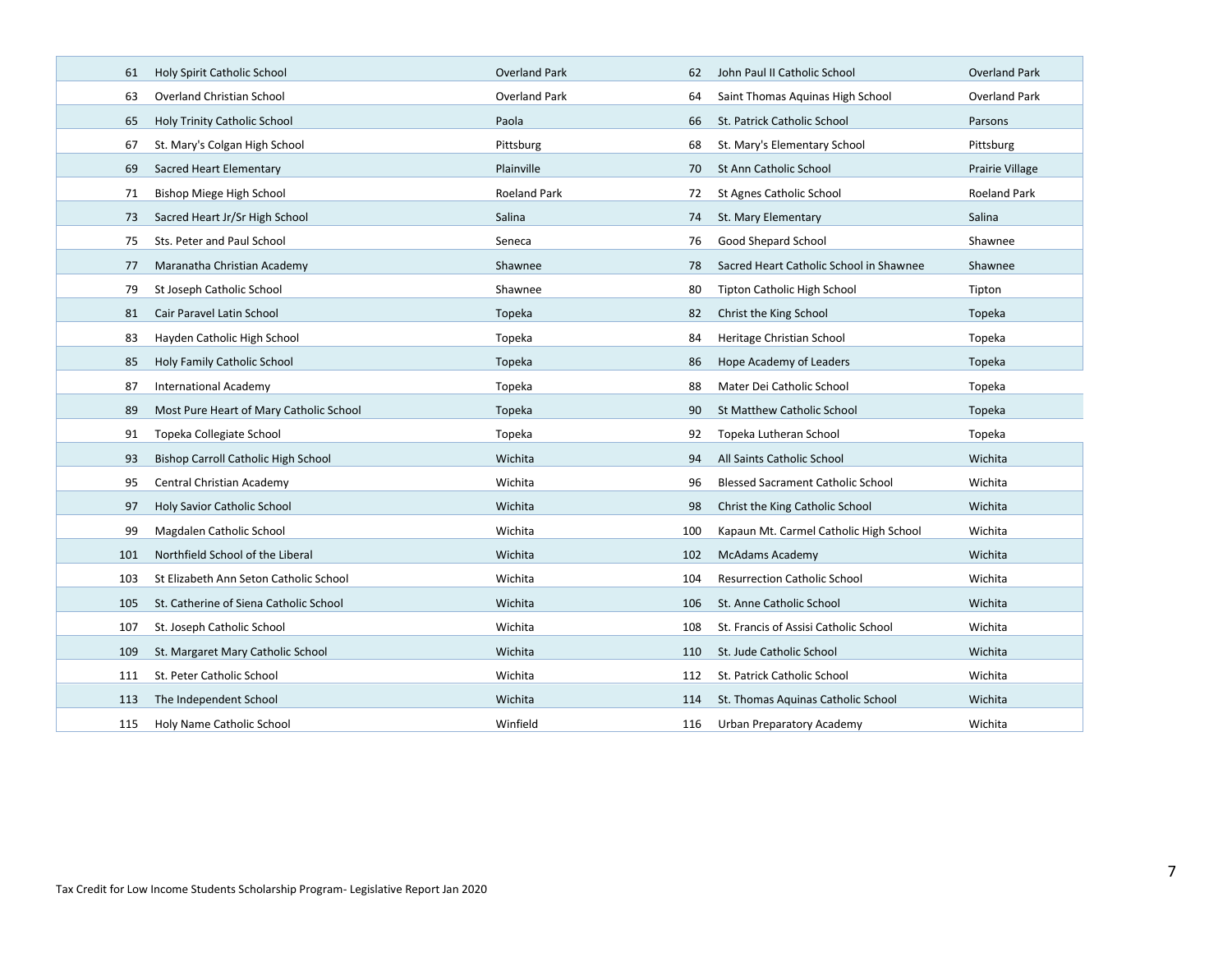# **Scholarship Granting Organizations Participating with Qualified Schools**

| <b>SGO Name</b>                           | <b>City</b>    |           | State Working with Qualified Schools                                                   |                                                                                                            |                                                      |
|-------------------------------------------|----------------|-----------|----------------------------------------------------------------------------------------|------------------------------------------------------------------------------------------------------------|------------------------------------------------------|
| The Independent School                    | Wichita        | <b>KS</b> | The Independent School-Wichita                                                         |                                                                                                            |                                                      |
| Renewanation                              | Roanoke        | VA        | Central Christian Academy-Wichita                                                      | Central Christian School-Hutchinson                                                                        | Calvary Baptist Academy-Ottawa                       |
| <b>Catholic Education Foundation</b>      | Kansas City KS |           | Cure of Ars School-Leawood<br>Good Shepherd School-Shawnee                             |                                                                                                            | Holy Cross School-Overland Park                      |
|                                           |                |           | John Paul II School-Overland Park                                                      | Nativity Parish School-Leawood                                                                             | Prince of Peace School-Olathe                        |
|                                           |                |           | <b>Ascension School-Overland Park</b>                                                  | <b>Bishop Miege High School-Roeland Park</b>                                                               | Corpus Christi School-Lawrence                       |
|                                           |                |           | Bishop Ward High School-Kansas City                                                    | Christ the King School-Kansas City                                                                         | Resurrection School at the Cathedral-Kansas City     |
|                                           |                |           | Christ the King School-Topeka<br>Hayden High School-Topeka<br>St Matthew School-Topeka |                                                                                                            |                                                      |
|                                           |                |           | Holy Rosary School-Bucyrus                                                             | Holy Spirit School-Overland Park                                                                           | Holy Trinity School-Lenexa                           |
|                                           |                |           | Mater Dei School-Topeka                                                                | Most Pure Heart of Mary School-Topeka                                                                      | Holy Name School-Kansas City                         |
|                                           |                |           | Maur Hill-Mount Academy-Atchison                                                       | St Gregory School-Marysville                                                                               | Sacred Heart School-Ottawa                           |
|                                           |                |           | Sacred Heart of Jesus School-Shawnee                                                   | St Agnes School-Roeland Park                                                                               | St Ann School-Prairie Village                        |
|                                           |                |           | Sacred Heart School-Emporia                                                            | St John School-Lawrence                                                                                    | Holy Family School-Topeka                            |
|                                           |                |           | St James Academy-Lenexa                                                                | St Joseph School-Shawnee                                                                                   | St Michael the Archangel School-Leawood              |
|                                           |                |           | St Patrick School-Kansas City                                                          | Our Lady of Unity-Kansas City                                                                              | Xavier Elementary-Leavenworth                        |
|                                           |                |           | St Paul School-Olathe                                                                  | St Thomas Aquinas High School-Overland Park                                                                | St Benedict School-Atchison                          |
|                                           |                |           | Sts Peter & Paul School-Seneca                                                         | Holy Trinity School-Paola                                                                                  | St Rose Philippine Duchesne School-Garnett           |
| Community First, Inc.                     | Topeka         | KS        | International Academy in Tennessee Town-Topeka                                         |                                                                                                            |                                                      |
| Christian Faith Centre, Inc.              | Wichita        | <b>KS</b> | Urban Preparatory Academy-Wichita                                                      |                                                                                                            |                                                      |
| Topeka Lutheran School Foundation, Inc.   | Topeka         | <b>KS</b> | Topeka Lutheran School                                                                 |                                                                                                            |                                                      |
| <b>Support for Catholic Schools</b>       | Wichita        | <b>KS</b> | All Saints Catholic School-Wichita                                                     | <b>Blessed Sacrament Catholic School-Wichita</b>                                                           | Christ the King Catholic School-Wichita              |
|                                           |                |           | Bishop Carroll Catholic High School-Wichita                                            | Kapaun Mt. Carmel Catholic High School-Wichita                                                             | St. Mary Elementary-Garden City                      |
|                                           |                |           | Holy Family Catholic School-Great Bend                                                 | St. Joseph Elementary-Ellinwood                                                                            | Sacred Heart Elementary-Ness City                    |
|                                           |                |           | Holy Name Catholic School-Winfield                                                     | Trinity Catholic High School-Hutchinson                                                                    | St. Mary's Colgan High School-Pittsburg              |
|                                           |                |           | Holy Savior Catholic School-Wichita<br>Holy Spirit Catholic School-Goddard             |                                                                                                            | Magdalen Catholic School-Wichita                     |
|                                           |                |           | <b>Resurrection Catholic School-Wichita</b>                                            | St. Anne Catholic School-Wichita<br>St. Catherine of Siena Catholic School-Wichita                         |                                                      |
|                                           |                |           | St. Cecilia Catholic School-Haysville                                                  | St. Elizabeth Ann Seton Catholic School-Wichita                                                            | St. Francis of Assisi Catholic School-Wichita        |
|                                           |                |           | St. Dominic Elementary-Garden City                                                     | Sacred Heart Cathedral-Dodge City                                                                          | St. James Catholic School-Augusta                    |
|                                           |                |           | St. Joseph Catholic School-Mount Hope                                                  | St. Patrick Catholic School-Parsons                                                                        | St. Mary's Elementary School-Pittsburg               |
|                                           |                |           | lSt. Joseph Catholic School-Wichita                                                    | St. Jude Catholic School-Wichita                                                                           | St. Margaret Mary Catholic School-Wichita            |
|                                           |                |           | St. Mary Catholic School-Fort Scott                                                    | Holy Cross Catholic School-Hutchinson                                                                      | St. Andrew Catholic School-Independence              |
|                                           |                |           | St. Mary Parish Catholic School-Derby                                                  | St. Patrick Catholic School-Wichita                                                                        | St. Peter Catholic School-Wichita                    |
|                                           |                |           | St. Patrick Catholic School-Chanute                                                    | Holy Name Catholic School-Coffeyville                                                                      | St. Joseph Catholic School-Conway Springs            |
|                                           |                |           | St. Patrick Catholic School-Kingman                                                    | St. Joseph Catholic School-McPherson                                                                       | St. Mary Catholic School-Newton                      |
|                                           |                |           | St. Thomas Aguinas Catholic School-Wichita                                             | Sacred Heart Catholic School-Arkansas City                                                                 |                                                      |
| ACE Scholarships SGO, Kansas LLC          | Denver         | lco       |                                                                                        | Does not limit the number or type of qualified private schools that will receive educational scholarships. |                                                      |
| Catholic Diocese of Salina Education Fund | Salina         | <b>KS</b> | St. Mary Elementary-Salina                                                             | Sacred Heart Elementary-Plainville                                                                         | St Joseph Elementary-Oakley                          |
|                                           |                |           | Manhattan Catholic Schools-Manhattan                                                   | St. Francis Xavier Catholic School-Junction City                                                           | Holy Family Elementary-Hays                          |
|                                           |                |           | Sacred Heart Jr/Sr High School-Salina                                                  | Thomas More Prep/Marion Jr-Sr High School-Hays                                                             | St. John Catholic High School & Middle School-Beloit |
|                                           |                |           | St. John Catholic Elementary-Beloit                                                    | St. Andrew Elementary-Abilene                                                                              | Tipton Catholic High School-Tipton                   |
|                                           |                |           | St. John's Catholic School-Hanover                                                     | St. Mary Elementary-Ellis                                                                                  | Sacred Heart Elementary-Colby                        |